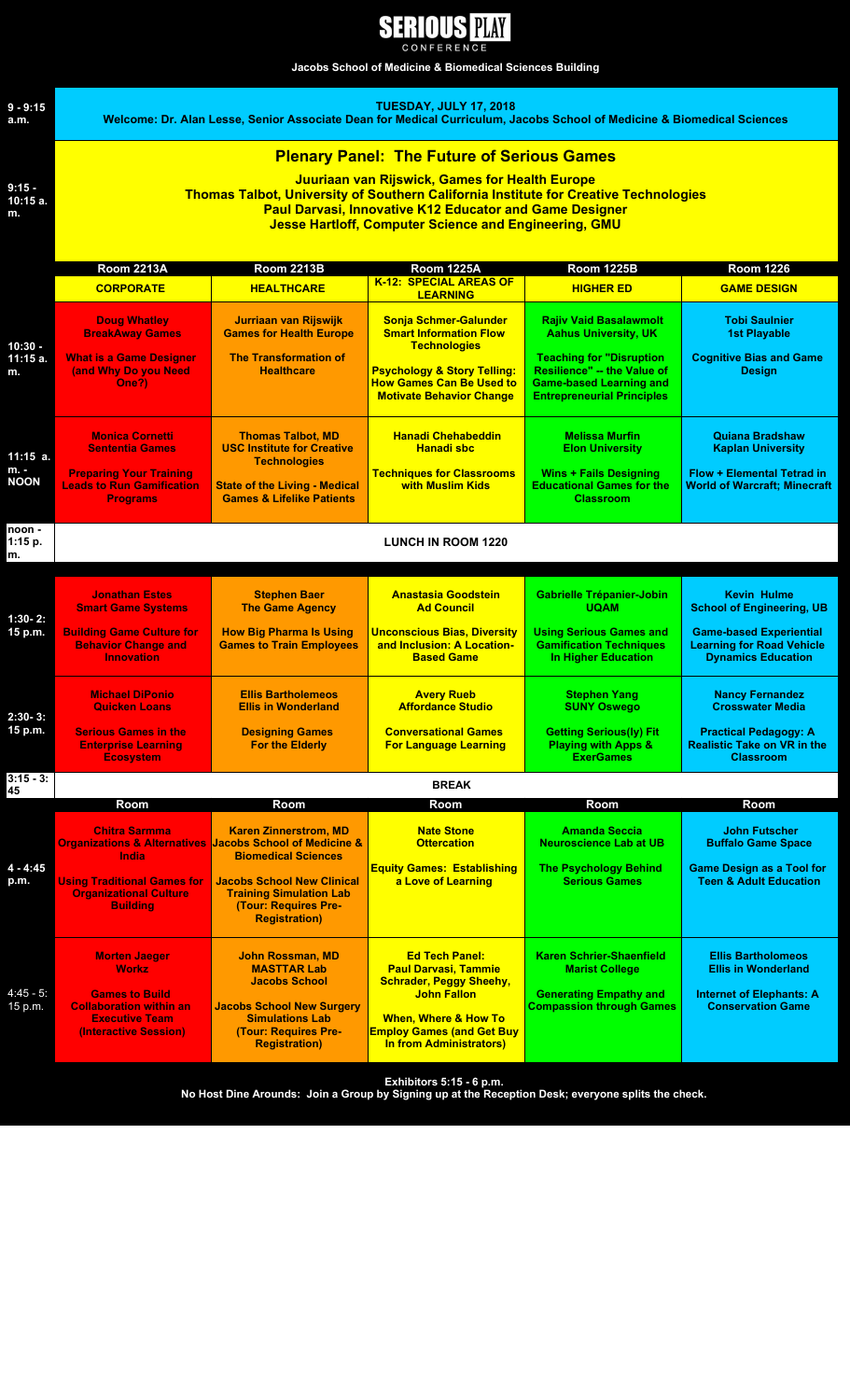|                             | Jacobs School of Medicine and Biomedical Sciences Building                                                                                                                         |                                                                                                                                                                                                                        |                                                                                                                                                                                                                  |                                                                                                                                                                                                        |                                                                                                                                                                                                                                                                              |  |
|-----------------------------|------------------------------------------------------------------------------------------------------------------------------------------------------------------------------------|------------------------------------------------------------------------------------------------------------------------------------------------------------------------------------------------------------------------|------------------------------------------------------------------------------------------------------------------------------------------------------------------------------------------------------------------|--------------------------------------------------------------------------------------------------------------------------------------------------------------------------------------------------------|------------------------------------------------------------------------------------------------------------------------------------------------------------------------------------------------------------------------------------------------------------------------------|--|
|                             | Wednesday, July 18, 2018                                                                                                                                                           |                                                                                                                                                                                                                        |                                                                                                                                                                                                                  |                                                                                                                                                                                                        |                                                                                                                                                                                                                                                                              |  |
|                             | No Plenary today. Go to your preferred room each hour for conference sessions                                                                                                      |                                                                                                                                                                                                                        |                                                                                                                                                                                                                  |                                                                                                                                                                                                        |                                                                                                                                                                                                                                                                              |  |
|                             | <b>Room 2213A</b>                                                                                                                                                                  | <b>Room 2213B</b>                                                                                                                                                                                                      | <b>Room 1225A</b>                                                                                                                                                                                                | <b>Room 1225B</b>                                                                                                                                                                                      | <b>Room 1226</b>                                                                                                                                                                                                                                                             |  |
|                             | <b>CORPORATE</b>                                                                                                                                                                   | <b>HEALTHCARE</b>                                                                                                                                                                                                      | <b>K12</b>                                                                                                                                                                                                       | <b>HIGHER EDUCATION</b>                                                                                                                                                                                | <b>GAME/INSTRUCTIONAL</b><br><b>DESIGN</b>                                                                                                                                                                                                                                   |  |
| 9 a.m. -<br>10 a.m.         | John Kolm<br><b>Team Results USA</b><br><b>Reality-Based Gaming</b><br><b>Without Computers</b>                                                                                    | <b>Dennis Glenn</b><br><b>Dennis Glenn LLC</b><br><b>Collaborative Techniques</b><br><b>To Design &amp; Market Virtual</b><br><b>Healthcare Sims</b>                                                                   | <b>Tammie Schrader</b><br><b>State of Washington ASD</b><br><b>Building a State-Wide, Game-</b><br><b>Based Science Curriculum</b>                                                                               | <b>Peter Shea</b><br><b>Middlesex College</b><br>Dan Siegel, Full Sail<br><b>Paul Martin, Arizona State</b><br><b>Bill Kapralos, Univ of Ontario</b><br><b>Ann DeMarle</b><br><b>Champlain College</b> | <b>Jenn MacNamara</b><br><b>BreakAway Games</b><br><b>Client Centered Game</b><br><b>Design</b>                                                                                                                                                                              |  |
|                             | <b>Morten Jaeger</b><br><b>Workz</b>                                                                                                                                               | <b>Tim Laning</b><br><b>Grendel Games</b>                                                                                                                                                                              | <b>Paul Darvasi</b><br><b>York University</b>                                                                                                                                                                    | <b>DOUBLE SESSION</b>                                                                                                                                                                                  | <b>Terrence Gargiulo</b><br><b>Making Stories.net</b>                                                                                                                                                                                                                        |  |
| $10:15 -$<br>11 a.m.        | <b>Getting Serious Games To</b><br><b>Tell the Story You Want</b>                                                                                                                  | <b>Designing Entertaining and</b><br><b>Effective Healthcare</b><br><b>Education</b>                                                                                                                                   | <b>Global Culture,</b><br><b>Psychogeography and</b><br><b>Gaming the City</b>                                                                                                                                   | <b>Interactive Discussion:</b><br><b>Serious Games in Higher Ed</b><br>A View from the Trenches                                                                                                        | The Importance of Story in<br><b>Games</b>                                                                                                                                                                                                                                   |  |
| $11 - 11$ :<br>30 a.m.      |                                                                                                                                                                                    |                                                                                                                                                                                                                        | <b>BREAK</b>                                                                                                                                                                                                     |                                                                                                                                                                                                        |                                                                                                                                                                                                                                                                              |  |
| $11:30 -$<br>12:15 a.<br>m. | <b>Jeff Meador</b><br><b>Portico and VR/AR</b><br><b>Association</b><br><b>Best Practices for Creating</b><br><b>Training Scenarios in XR</b>                                      | <b>Dmitriy Babichenko</b><br><b>Loren Grieve</b><br><b>Ravi Patel</b><br><b>University of Pittsburgh</b><br><b>Mapping Game Design</b><br><b>To Transformational</b><br><b>Outcomes</b>                                | <b>Peggy Sheehy</b><br><b>Suffern Middle School</b><br><b>From Idea to Reality:</b><br><b>Excalibur - A</b><br><b>Student Game Design Class</b>                                                                  | <b>Alvaro Uribe Quevedo</b><br><b>University of Ontario</b><br><b>Institute of Technology</b><br><b>Custom-made User Input</b><br><b>Devices in Serious Game</b><br><b>Design</b>                      | <b>Leon Young</b><br><b>Cogniss</b><br><b>The Rise of No Code</b><br><b>Platforms + the</b><br><b>Democratization of Serious</b><br><b>Games</b>                                                                                                                             |  |
| $12:15 -$<br>1:30 p.        | <b>LUNCH IN ROOM 1220</b>                                                                                                                                                          |                                                                                                                                                                                                                        |                                                                                                                                                                                                                  |                                                                                                                                                                                                        |                                                                                                                                                                                                                                                                              |  |
| m.                          | <b>Eduard Babulak</b><br><b>Natl Science Foundation</b>                                                                                                                            | <b>Brad Tanner</b><br><b>HealthImpact Studio</b>                                                                                                                                                                       | <b>John Fallon</b><br><b>Fairfield Country Day School</b>                                                                                                                                                        | <b>Richard Lamb</b><br><b>Neuroscience Lab, UB</b>                                                                                                                                                     | <b>Andy Cargile</b><br><b>Smart Technologies</b>                                                                                                                                                                                                                             |  |
| $1:30 - 2:$                 | <b>The Role of Computer</b><br>15 p.m. Emergency Response Teams<br>(CERTs) In the Future                                                                                           | <b>Engaging Tomorrow's</b><br><b>Learners with Impact</b><br><b>Focused Reality Games</b>                                                                                                                              | <b>Learning Lies: Using "Her</b><br><b>Story" to Develop Skeptical</b><br><b>Students</b>                                                                                                                        | <b>Virtual Environments for</b><br><b>Teacher Training and</b><br><b>Student Engagement</b>                                                                                                            | <b>Bringing Gaming into</b><br><b>Classrooms at Scale</b>                                                                                                                                                                                                                    |  |
| $2:30 - 3:$<br>15 p.m.      | <b>Jesse Jacobson</b><br><b>Games that Work</b><br><b>Growing with Boeing: What</b><br><b>We Learn from Each Other</b>                                                             | <b>Bill Kapralos, U of Ontario</b><br><b>Inst of Tech + Collaborative</b><br><b>Human Immersive Interaction</b><br>Lab<br><b>Embracing Serious Gaming</b><br>and Immersive Technologies<br><b>In Medical Education</b> | <b>Paul Darvasi, York University</b><br><b>James Donnelly</b><br><b>Royal St. George's College</b><br><b>Everything is Negotiable: A</b><br><b>Corporate Training Game's</b><br><b>Journey to a HS Classroom</b> | <b>James Kiggens</b><br><b>Adtalem Global Education</b><br><b>VR to Enhance Higher Ed</b><br><b>Curriculums</b>                                                                                        | <b>Jane Ji</b><br><b>Springbay Studio</b><br><b>Creating Games with Social</b><br><b>Impact</b><br><b>Gabrielle Trépanier Jobin</b><br>Université du Québec à<br><b>Montréal</b><br><b>Using Games and</b><br><b>Gamification to Foster</b><br><b>Serious Play in Higher</b> |  |
| $3:15 - 3:$<br>45 p.m.      | <b>Education</b><br><b>BREAK</b>                                                                                                                                                   |                                                                                                                                                                                                                        |                                                                                                                                                                                                                  |                                                                                                                                                                                                        |                                                                                                                                                                                                                                                                              |  |
| $4 - 4:45$<br>p.m.          | <b>Bette Gardner, Jeff Heil</b><br><b>Breakthrough Learning</b><br><b>Rx for Organizational</b><br><b>Performance: Teaching</b><br><b>Cross Functional</b><br><b>Collaboration</b> | Eric Bauman, Adtalem; Lisa<br><b>Buckley, Ross U School of</b><br><b>Medicine; Dan White,</b><br><b>Filament Games</b><br><b>The Role of Embedded</b><br><b>Content in Healthcare</b><br><b>Training Products</b>      | <b>Bron Stuckey</b><br><b>Innovative Educational Ideas</b><br><b>Making an Impact with</b><br><b>Gameful Practices: A Few of</b><br>the Best Examples I've Seen                                                  | <b>Bill Culbertson</b><br><b>New England Inst of Tech</b><br><b>Whooplah, LLC</b><br><b>Cooperative Game Dev</b><br><b>Projects Between Industry</b><br>and Higher Ed                                  | <b>Ahmed Hossam</b><br><b>Sara ElKady</b><br><b>Gampact//International</b><br><b>Gamification Confederation</b><br>(Gamfed)<br><b>The Learning Experience</b><br><b>Journey for Designers</b>                                                                                |  |
| $4:45 -$<br>5:15 p.<br>m.   | <b>Doug Whatley</b><br><b>BreakAway Games</b><br><b>Creating Games for</b><br><b>Corporate Training</b>                                                                            | <b>Tim Laning</b><br><b>Grundel Games</b><br><b>Amsterdam</b><br><b>VR for Surgical Skill Training</b>                                                                                                                 | <b>Alex Fernandez</b><br><b>Bak USA</b><br><b>Victoria Van Voorrhis</b><br><b>2nd Ave Learning</b><br>Augmented Reality: Learning<br><b>Tools for K12 Created</b><br><b>Through Collaboration</b>                | <b>Ann DeMarle</b><br><b>Champlain College</b><br><b>ALT-Classroom: Building a</b><br>Dev Studio Inside Academia<br>for Student and Partner<br><b>Success</b>                                          | <b>Dan White</b><br><b>Filament Games</b><br><b>How VR Changes Learning</b>                                                                                                                                                                                                  |  |

**Exhibitors Open 5:15 - 7 p.m.**

**5:30 - 9:30 p.m. Game Night. Enjoy playing games with winners of the Serious Play Awards program as well as conference exhibitors**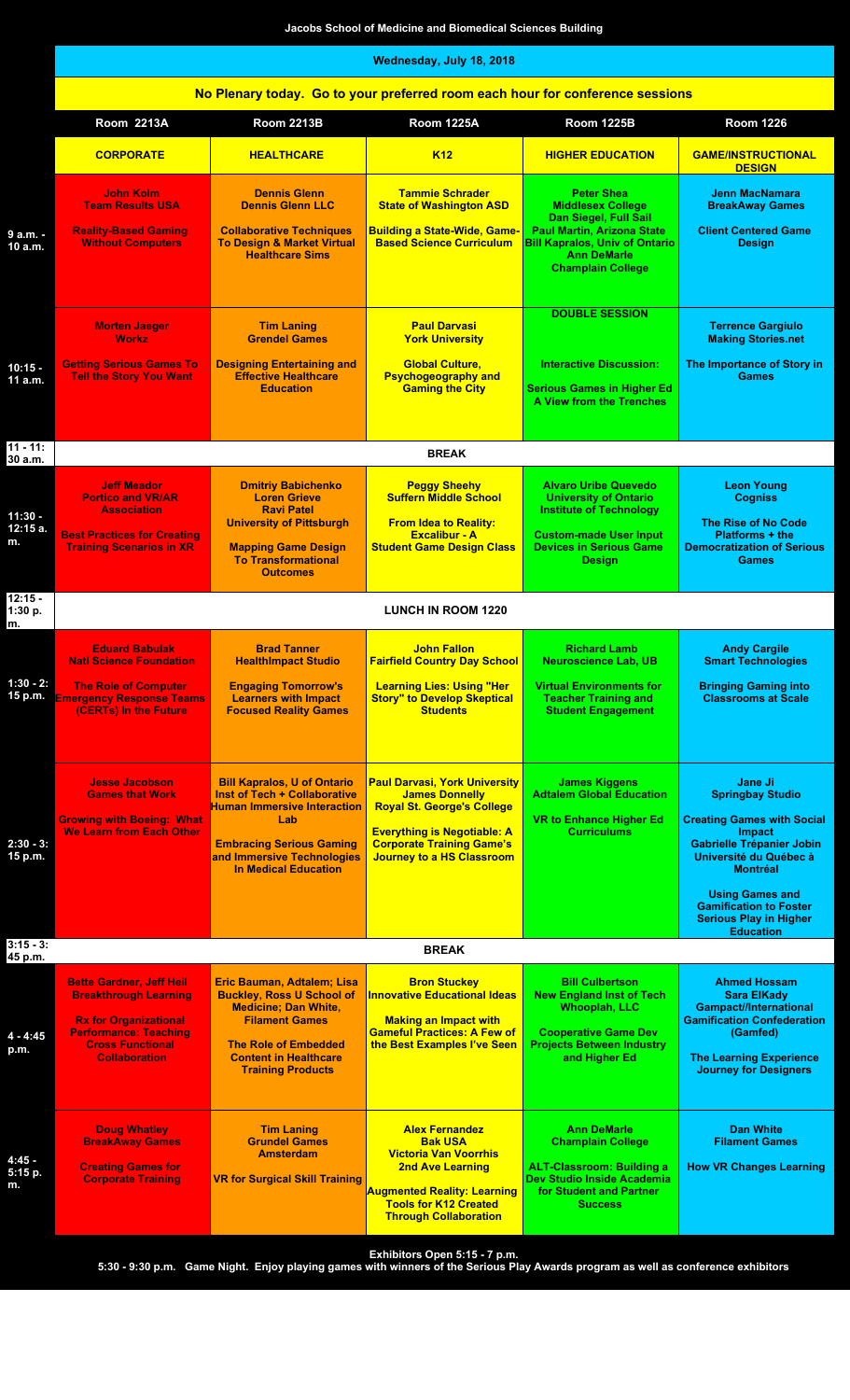**Jacobs School of Medicine and Biomedical Sciences Building**

## **Thursday, July 19, 2018**

| <b>Go Directly to the Session of Your Choice</b> |
|--------------------------------------------------|
|                                                  |

|                            | <b>Room 2213A</b>                                                                                                                                                                  | <b>Room 2213B</b>                                                                                                                                                                  | <b>Room 1225A</b>                                                                                                                                              | <b>Room 1225B</b>                                                                                                                                                                     | <b>Room 1226</b>                                                                                                                                       |
|----------------------------|------------------------------------------------------------------------------------------------------------------------------------------------------------------------------------|------------------------------------------------------------------------------------------------------------------------------------------------------------------------------------|----------------------------------------------------------------------------------------------------------------------------------------------------------------|---------------------------------------------------------------------------------------------------------------------------------------------------------------------------------------|--------------------------------------------------------------------------------------------------------------------------------------------------------|
| 9 a.m. -<br>9:15a.<br>m.   | <b>NEW USES FOR SERIOUS</b><br><b>GAMES</b>                                                                                                                                        | <b>VR FOR PATIENT</b><br><b>REHABILITATION</b><br><b>Dr. David Burganowski</b><br><b>Center for Rehabilitation</b><br><b>Synergy</b>                                               | <b>BUSINESS HELP &amp;</b><br><b>FUNDING OPPS</b>                                                                                                              | <b>HIGHER EDUCATION</b>                                                                                                                                                               | <b>GAME DESIGN</b>                                                                                                                                     |
| $9:15 - 10$<br>a.m.        | <b>Rich Mamura, Caitlin Robie</b><br><b>Tier I Performance Solutions</b><br><b>5 Game Design Principles</b><br><b>To Ensure Organizational</b><br><b>Readiness thru Engagement</b> | <b>Julio Alvarez Guzman</b><br><b>Virtualware</b><br><b>How Virtual Reality Improves</b><br><b>Disease Treatment and</b><br><b>Management</b>                                      | <b>Sam Marrazzo</b><br><b>Buffalo Niagara Medical</b><br><b>Center</b><br><b>Opportunities and Help for</b><br><b>Start-ups</b>                                | Sandra Urdaneta-Hartmann<br><b>Mary Ann Comunale</b><br><b>Drexel College of Medicine</b><br><b>Mobile Game Design,</b><br><b>Development + Assessment</b><br>on a "Bootstrap" Budget | <b>Peter Guenther</b><br><b>Torrance Learning</b><br><b>Tracking Player Progress in</b><br><b>Serious Games with xAPI</b>                              |
| $10 - 10$ :<br>45 a.m.     | <b>John Futscher</b><br><b>Research &amp; Engineering</b><br><b>Development (RED)</b><br><b>How Games Help the Navy</b><br><b>Maintain Aircraft</b>                                | <b>Dennis Glenn</b><br><b>Dennis Glenn LLC</b><br><b>Non-Immersive vs Immersive</b><br><b>Environments for Patient</b><br>Care                                                     | <b>Mark Ruppel</b><br><b>National Endowment for the</b><br><b>Humanities (NEH)</b><br><b>Game Design and Funding in</b><br>the Humanities                      | <b>Brenda Sherry</b><br><b>Upper Grand DSB, Ontario,</b><br>Canada<br><b>How the Learning Sciences</b><br><b>Support Innovation</b>                                                   | <b>Micheal Peters</b><br><b>Crosswater Digital Media</b><br><b>Overcoming the Obstacle</b><br><b>Course of VR Content</b><br><b>Development</b>        |
| $10:45 -$<br>11:15         |                                                                                                                                                                                    |                                                                                                                                                                                    |                                                                                                                                                                |                                                                                                                                                                                       |                                                                                                                                                        |
| $11:15 -$<br>12:30         | <b>Pascal Nataf, Kim</b><br><b>Berthiaume</b><br><b>Affordance Studio</b><br><b>Using an AR Game to Teach</b><br><b>Employees Full Use of</b><br><b>Microsoft Office 365</b>       | Jurriaan van Rijswijk<br><b>Games for Health Europe</b><br><b>Netherlands</b><br><b>Research, Projects and</b><br><b>Companies Using VR &amp; AR</b><br>for Patient Rehabilitation | <b>Rajesh Mehta</b><br><b>SBIR/STTR Program</b><br><b>National Science Foundation</b><br><b>Informational Session on</b><br><b>NSF Grants</b>                  | <b>Amber Muenzenberger</b><br><b>Triseum</b><br><b>Making Games the Center of</b><br>the Course                                                                                       | <b>Jesse Hartloff</b><br><b>Computer Science and</b><br><b>Engineering, UB</b><br><b>Using Game Elements to</b><br><b>Teach Computer Science</b>       |
| $12:30 -$<br>1:30 p.<br>m. |                                                                                                                                                                                    |                                                                                                                                                                                    | <b>LUNCH IN ROOM 1220</b>                                                                                                                                      |                                                                                                                                                                                       |                                                                                                                                                        |
| $1:45 -$<br>2:15 p.        | <b>Tim Dasey</b><br><b>MIT Lincoln Laboratory</b><br><b>Games for Analysis of</b><br><b>Technologies in Human-</b><br><b>Intensive Systems</b>                                     | <b>Angela Robert</b><br><b>Conquor Experience</b><br><b>Eric Bauman, James Kiggens</b><br><b>Adtalem Global Education</b><br><b>DOUBLE SESSION</b>                                 | <b>Dina Markowitz</b><br><b>Life Sciences Learning Ctr</b><br><b>University of Rochester</b><br><b>NIH Funding Opps for SEPA,</b><br><b>SBIR + STTR grants</b> | Lisa Stephens, Tim Leyh, UB,<br><b>School of Engineering;</b><br>Armin St. George,<br><b>Crosswater Digital Media;</b><br><b>Miguel, ibl Education</b><br><b>DOUBLE SESSION</b>       | <b>Victoria Van Voorhis</b><br><b>Second Ave Learning</b><br><b>Ms. Pacman &amp; Laura Croft:</b><br><b>Getting beyond #Gamergate</b><br>and #MeToo    |
| $2:30-$<br>3:15 p.<br>m.   | <b>Michelle Goodridge</b><br><b>Wilfrid Laurier University</b><br><b>Developing Language Skills</b><br>and Connections through<br><b>Board Games</b>                               | <b>Virtual Simulations for</b><br><b>Nursing Training</b>                                                                                                                          | <b>Sean Kearney</b><br><b>TechWise</b><br><b>How to Talk to the Money</b><br><b>People</b>                                                                     | <b>Integrating VR into Open edX</b><br>(MOOC delivery) for<br><b>Instruction</b>                                                                                                      | <b>Jaehee Cho</b><br><b>Stitchbridge</b><br><b>Examining the Holocaust</b><br><b>Through Interactive Story</b><br><b>Telling &amp; Virtual Reality</b> |
| $3:30 - 4:$<br>15 p.m.     |                                                                                                                                                                                    | <b>Sam Marrazzo</b><br><b>Buffalo Niagara Medical</b><br><b>Center</b><br><b>Healthcare Games Using</b><br><b>Augmented Reality</b>                                                | Joshua Jordan<br><b>North Forney High School</b><br><b>Evaluating Games and</b><br><b>Applications for English</b><br><b>Language Learners</b>                 |                                                                                                                                                                                       | <b>David Deeds</b><br><b>Schultz American School,</b><br><b>Egypt</b><br><b>Using ILEs in K12</b>                                                      |